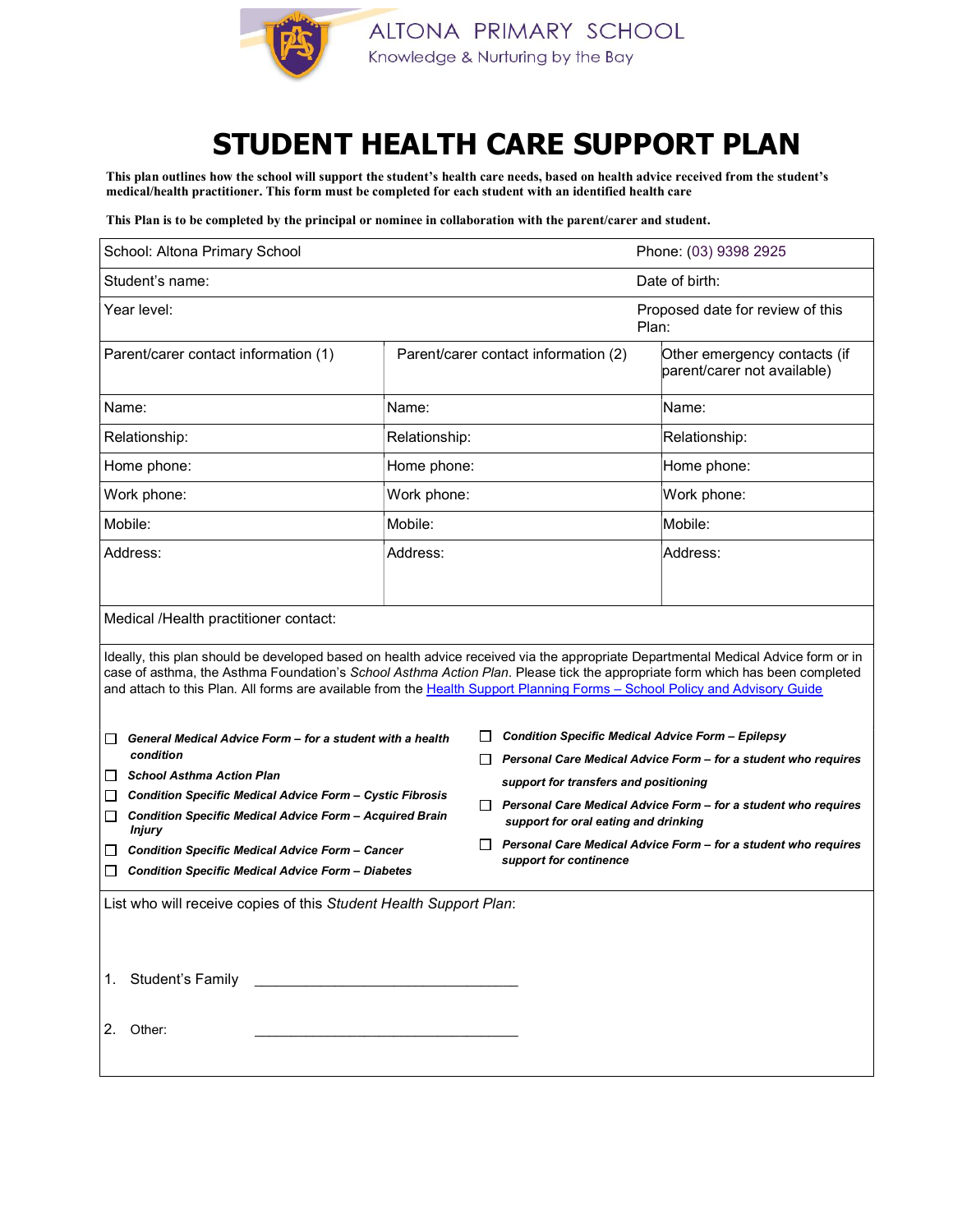| The following Student Health Support Plan has been developed with my knowledge and input                                                                                                                                                                                                                                                                                                                                                                                                                                                                                                                                                                                                                             |            |       |  |  |
|----------------------------------------------------------------------------------------------------------------------------------------------------------------------------------------------------------------------------------------------------------------------------------------------------------------------------------------------------------------------------------------------------------------------------------------------------------------------------------------------------------------------------------------------------------------------------------------------------------------------------------------------------------------------------------------------------------------------|------------|-------|--|--|
| Name of parent/carer or adult/mature minor** student:                                                                                                                                                                                                                                                                                                                                                                                                                                                                                                                                                                                                                                                                | Signature: | Date: |  |  |
| **Please note: Mature minor is a student who is capable of making their own decisions on a range of issues, before they reach eighteen years of age. (See: Decision<br>Making Responsibility for Students - School Policy and Advisory Guide)                                                                                                                                                                                                                                                                                                                                                                                                                                                                        |            |       |  |  |
| Name of principal (or nominee): :                                                                                                                                                                                                                                                                                                                                                                                                                                                                                                                                                                                                                                                                                    | Signature: | Date: |  |  |
| <b>Privacy Statement</b><br>The school collects personal information so as the school can plan and support the health care needs of the student. Without the provision of this information the<br>quality of the health support provided may be affected. The information may be disclosed to relevant school staff and appropriate medical personnel, including<br>those engaged in providing health support as well as emergency personnel, where appropriate, or where authorised or required by another law. You are able to<br>request access to the personal information that we hold about you/your child and to request that it be corrected. Please contact the school directly or FOI Unit on<br>96372670. |            |       |  |  |

## How the school will support the student's health care needs

| Student's name:                |                                                                                                                                              |                                                                                                                                                                                                                                                                                                                                                                                                           |                                                             |
|--------------------------------|----------------------------------------------------------------------------------------------------------------------------------------------|-----------------------------------------------------------------------------------------------------------------------------------------------------------------------------------------------------------------------------------------------------------------------------------------------------------------------------------------------------------------------------------------------------------|-------------------------------------------------------------|
| Date of birth:                 | Year level:                                                                                                                                  |                                                                                                                                                                                                                                                                                                                                                                                                           |                                                             |
|                                | What is the health care need identified by the student's medical/health practitioner?                                                        |                                                                                                                                                                                                                                                                                                                                                                                                           |                                                             |
| Other known health conditions: |                                                                                                                                              |                                                                                                                                                                                                                                                                                                                                                                                                           |                                                             |
|                                | When will the student commence attending school?                                                                                             |                                                                                                                                                                                                                                                                                                                                                                                                           |                                                             |
|                                | Detail any actions and timelines to enable attendance and any interim provisions:                                                            |                                                                                                                                                                                                                                                                                                                                                                                                           |                                                             |
|                                |                                                                                                                                              | Below are some questions that may need to be considered when detailing the support that will be provided for the<br>student's health care needs. These questions should be used as a guide only.                                                                                                                                                                                                          |                                                             |
| <b>Support</b>                 | What needs to be considered?                                                                                                                 | Strategy - how will the school support the<br>student's health care needs?                                                                                                                                                                                                                                                                                                                                | Person<br><b>Responsible for</b><br>ensuring the<br>support |
| <b>Overall Support</b>         | Is it necessary to provide the<br>support during the school day?                                                                             | For example, some medication can be taken at<br>home and does not need to be brought to the<br>school.                                                                                                                                                                                                                                                                                                    |                                                             |
|                                | How can the recommended<br>support be provided in the simplest<br>manner, with minimal interruption<br>to the education and care<br>program? | For example, students using nebulisers can often<br>learn to use puffers and spacers at school.                                                                                                                                                                                                                                                                                                           |                                                             |
|                                | Who should provide the support?                                                                                                              | For example, the principal, should conduct a risk<br>assessment for staff and ask:<br>Does the support fit with assigned staff duties<br>and basic first aid training (see the<br>Department's First Aid Policy<br>www.education.vic.gov.au/hrweb/ohs/health/f<br>irstaid.htm<br>If so, can it be accommodated within current<br>resources?<br>If not, are there additional training modules<br>available |                                                             |
|                                | How can the support be provided in<br>a way that respects dignity,<br>privacy, comfort and safety and<br>enhances learning?                  | For example, detail the steps taken to ensure<br>that the support provided respects the students,<br>dignity, privacy, comfort and safety and<br>enhances learning.                                                                                                                                                                                                                                       |                                                             |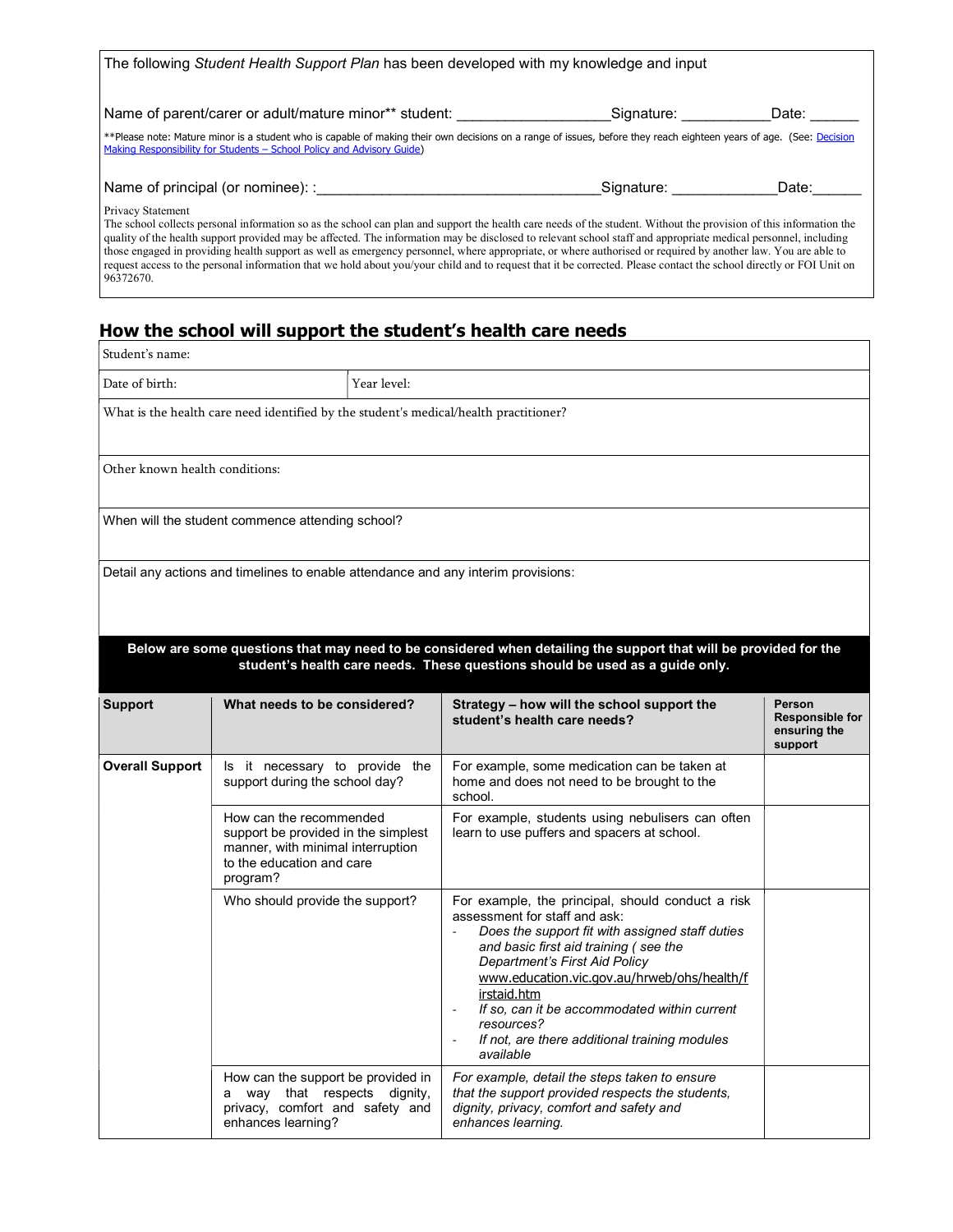| <b>Support</b>                  | What needs to be considered?                                                                                                                                                                                                                | Strategy - how will the school support the<br>student's health care needs?                                                                                                                                                                                                                                                                                                                                                                                                                                                                                                                                                                                                                                                                                                                 | Person<br>Responsible for<br>ensuring the<br>support |
|---------------------------------|---------------------------------------------------------------------------------------------------------------------------------------------------------------------------------------------------------------------------------------------|--------------------------------------------------------------------------------------------------------------------------------------------------------------------------------------------------------------------------------------------------------------------------------------------------------------------------------------------------------------------------------------------------------------------------------------------------------------------------------------------------------------------------------------------------------------------------------------------------------------------------------------------------------------------------------------------------------------------------------------------------------------------------------------------|------------------------------------------------------|
| <b>First Aid</b>                | Does the medical/health<br>information highlight any<br>individual first aid requirements<br>for the student, other than basic<br>first aid?                                                                                                | Discuss and agree on the individual first aid plan<br>with the parent/carer.<br>Ensure that there are sufficient staff trained in<br>basic first aid (see the Department's First Aid<br>Policy<br>www.education.vic.gov.au/hrweb/ohs/health/firstai<br>d.htm)<br>Ensure that all relevant school staff are informed<br>about the first aid response for the student.                                                                                                                                                                                                                                                                                                                                                                                                                       |                                                      |
|                                 | Does the school require relevant<br>staff to undertake additional<br>training modules not covered<br>under basic first aid training, such<br>as staff involved with excursions<br>specific<br>educational<br>and<br>programs or activities? | Ensure that relevant staff undertake the agreed<br>additional training<br>Ensure that there are interim provisions in place<br>(whilst awaiting the staff member to receive<br>training), to ensure the student's attendance at<br>school.                                                                                                                                                                                                                                                                                                                                                                                                                                                                                                                                                 |                                                      |
| <b>Complex</b><br>medical needs | Does the student have a complex<br>medical care need?                                                                                                                                                                                       | Is specific training required by relevant school staff<br>to meet the student's complex medical care need?<br>The Schoolcare Program enables students with<br>ongoing complex medical needs to have their<br>health care requirements met safely at school. This<br>program is available to students who would be<br>unable to attend school without the procedure<br>being performed by appropriately trained staff.<br>Following the referral process, RCH nurses will<br>attend your school and provide specialist training<br>to nominated school staff.<br>Further information about the Schoolcare Program<br>may be found in the Schoolcare Program<br>Guidelines and Referral form at:<br>http://www.education.vic.gov.au/school/teachers/l<br>earningneeds/Pages/programsupp.aspx |                                                      |
| <b>Personal Care</b>            | Does the medical/health<br>information highlight a predictable<br>need for additional support with<br>daily living tasks?                                                                                                                   | Detail how the school will support the student's<br>personal care needs, for example in relation to<br>nose blowing, washing hands, continence care<br>Would the use of a care and learning plan for<br>toileting or hygiene be appropriate?                                                                                                                                                                                                                                                                                                                                                                                                                                                                                                                                               |                                                      |